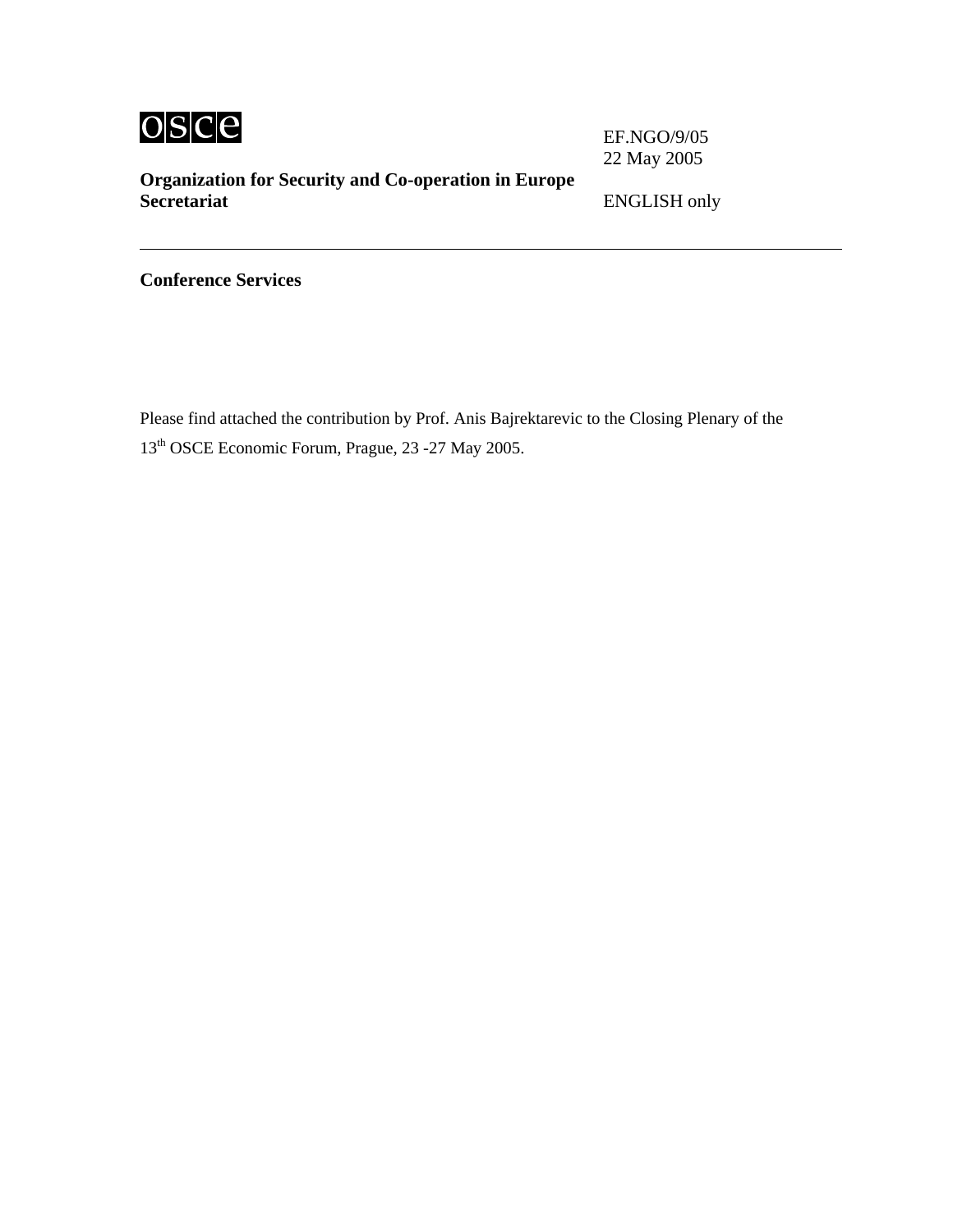# *– green policy paper green policy paper –*

# **TOWARDS THE CREATION OF THE OSCE TASK FORCE ON HUMAN CAPITAL**

**Anis H. Bajrektarevic**

**13th OSCE ECONOMIC FORUM Prague, Czech Republic 23–27 May 2005 Closing Plenary: OSCE as a Platform for Dialogue and Co-operation**





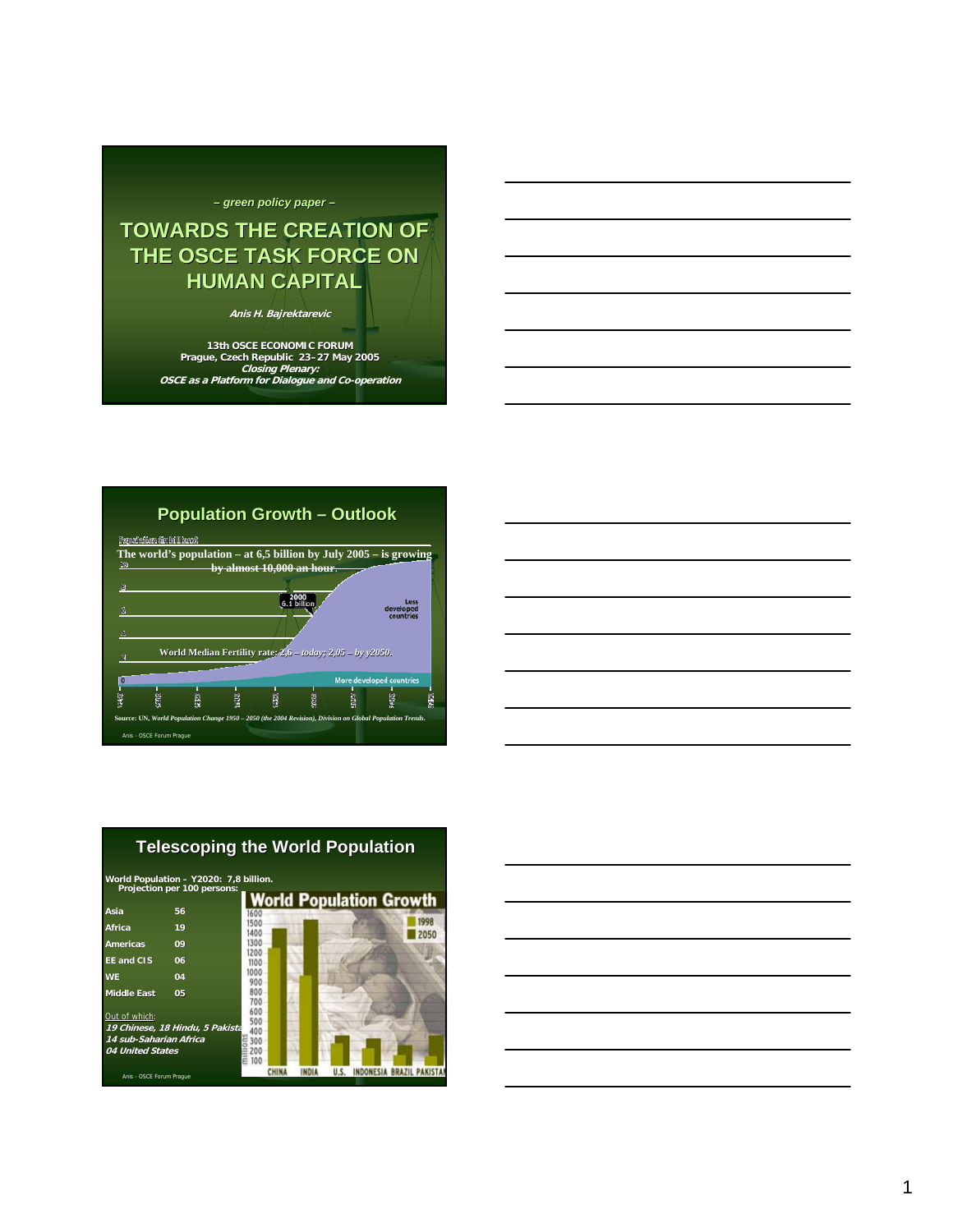

# **Fertility Loaming**

The fertility rate (the no. of children per woman's life span) is the ultimate driver of the old-age dependency ratio (population size and composition)

- **birth-rate plus eventual immigration/naturalization, minus mortality is a net increase of population.**
- In the decade 1993 2003, the EU-15 population was officially<br>estimated to have risen by 10,4 million people. But only 3,0<br>million can be attributed to an excess of births over deaths –<br>meaning the rest should be ascribed

The EU-12 total fertility rate was about 0.1 and 2011<br>(baby-boomers generation), and has fallen – in a straight line<br>to 1,5 in the late '990s – crossing the 2,1 replacement ratio in<br>about 1976.

(in 2001 – France and UK: 1,7; Germany: 1,4; Italy and Spain: 1,2; etc.) Why our fertility has started loaming ...?!

Anis - OSCE Forum Prague

# **Fertility crisis**

- Spirit of our age is that woman should achieve equality with man: thus social policies are designed to permit/encourage greater partici participation in the labor force by women of all ages.
- Social pressures to remain an active part of the labor force through a cross -gender equality of (economic) activity officially encouraged are raising the economic cost of the woman's career -break to have children:
	- Current response is to postpone starting family, and therefore CFS (complete family size) is in the end lower than intended/hoped (e.g. EU median age of woman giving the first birth is already close to 30) lose to 30)
- Answering the question of what is to be a dominant driver of population (composition) dynamics fertility or immigration, takes us to **two taboo subjects** :
- 
- **The (current and future) role of woman in society, and**
- **Societal readiness for a (further) migration/naturalization in - takes (including the limits of social absorptions – social cohesion threat).**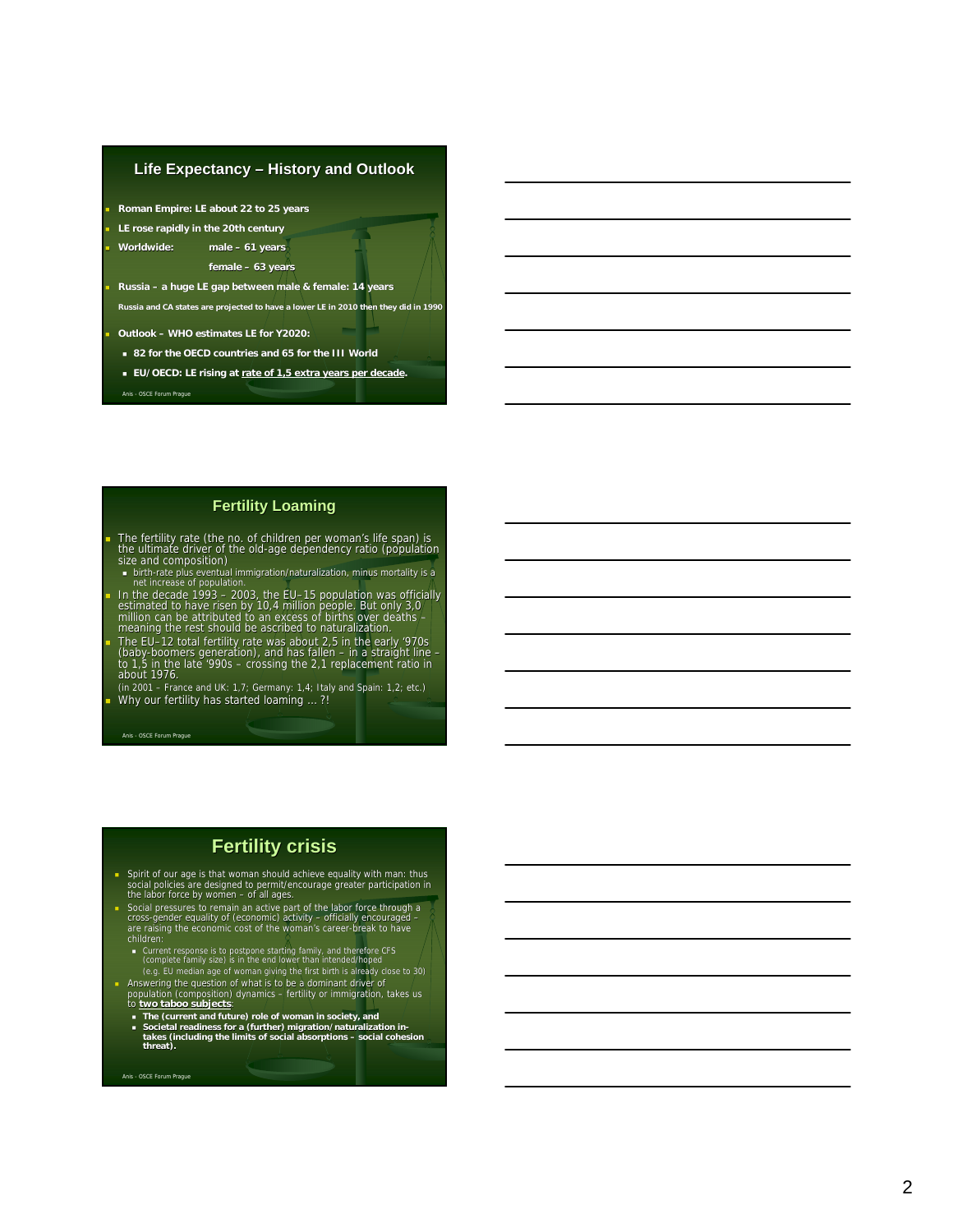



### **OSCE Neighborhood – Outlook for Asia**

**Social engeneering: from state -sponsored to parental eugenics** Due to a strict family planning (mostly in lieu of one child policy or/and<br>sterilization), the mainland Asia and SEA will be lacking around 500 million<br>females by y2020;

**Economic vs. Political dynamism**

• Asia is the most economically dynamic region of the world – such a growth is the economic success story without parallel in human history; Europe is the most multilateralized region of the world of impressive (socio -) political dynamism;

#### **Long -range stability and security**

Dislike WE/CEE, most of Asia (Caucasus, CA, continental Asia, including the sub-continent, and SEA) beyond 2020 shall be seen as a region/s of intensified nationalism, increasing population (and to it related urbanization)

Anis - OSCE Forum Prague

#### **CEE: Pan –European Tasks**

**Rapid ageing in CEE – Three dimensional challenge for Europe: Security, Economic, HR**

- Depleted demographic pool within the CEE/SEE/CA and/or NA/ME: only available migrants from the sub -Saharan Africa and mainland Asia; bringing back to Europe – in addition to already existing ethnic frictions –<br>the new dimension of divide: racial tensions and serious disturbances
- **More political and social instabilities surrounding WE**; as CEE/SEE could move into a right-wing exclusivity and xenophobia-like<br>nationalistic demagogy (dislike most of WE, the CEES mostly represent<br>societies with the historically lower institutional response to domestic multicultural challenges, practically inexperienced with the racial<br>questions, with the exception of Russia only.)
- **Identity Politics**
- 
- Anis OSCE Forum Prague ■ European governments will be increasingly pressured by new forms of<br>the so-called identity politics which is centered on religious convictions<br>(rather then politically profiled) and ethnic affiliation.<br>
■ Identity polit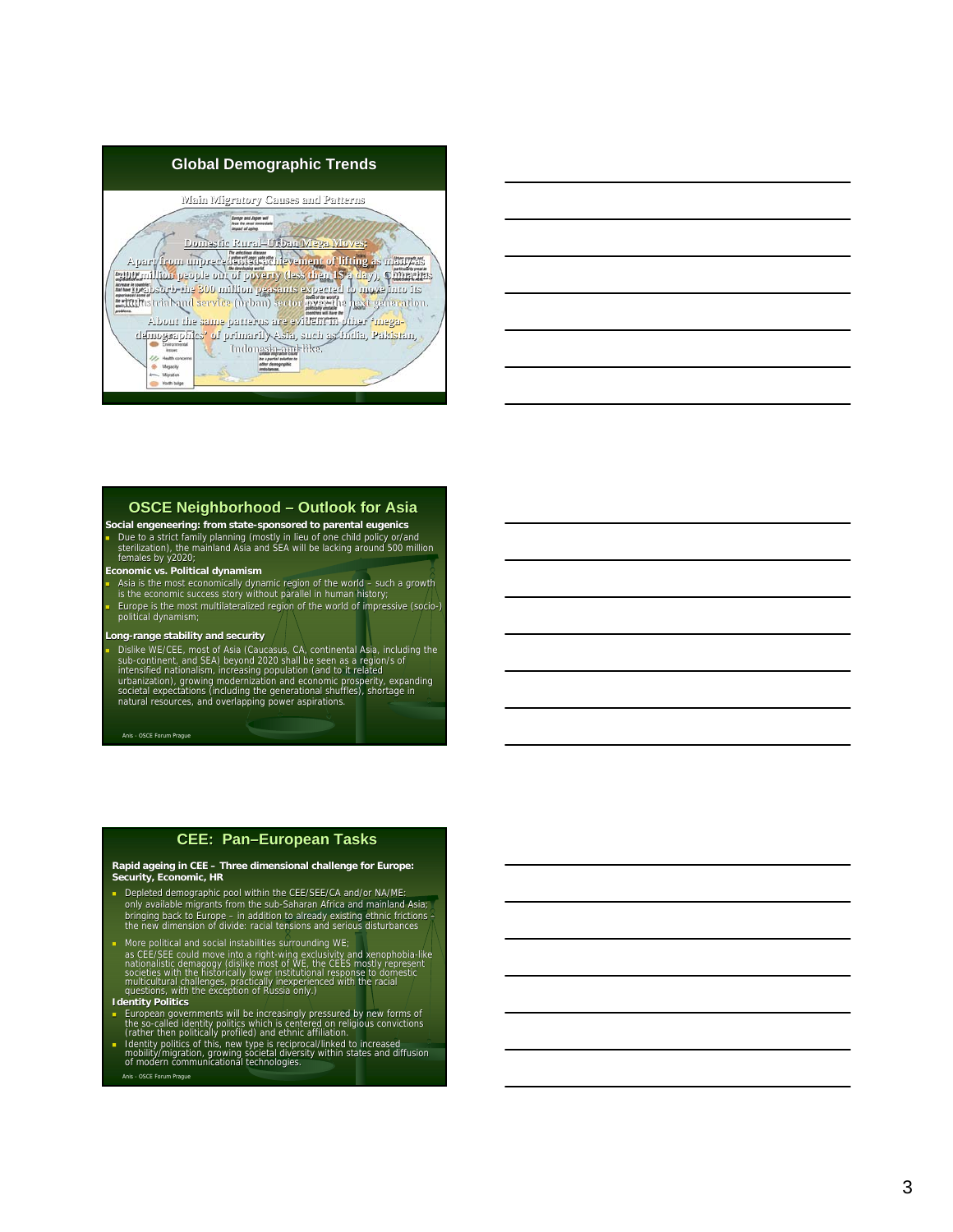# **Limits of Ad Hoc Responses - Intakes**

#### **Limits of non-combined policy – uncontrolled migrant intakes**

Rapid ageing of western societies gives additional element to already<br>dangerous dividing line between the developed West (of median age close<br>to 50) and the III World (with the median age in the early 20's).

 with the increased migrant intakes (non -combined with other domestic measures), such an age -divide is inevitably imported in each and every of the Western European socieites; – domestic/indigenous population dominated by elderly females

- (well -off; employed and otherwise socially protected); and – immigrant population dominated by young angry males
- (as oft unemployed, marginalized and /self–/isolated on linguistical, cultural, racial and religious ground).

Anis - OSCE Forum Prague

### **Limits of Ad Hoc Responses Limits of Ad Hoc Responses – Ageing**

#### **Limits of non -combined policy combined policy – unchecked ageing**

If Humans are by nature social/status-conscious animals who tend from an<br>early age to arrange themselves in a variety of dominance hierarchies many<br>of these hierarchies are age-graded.<br>(Age-graded hierarchies make function

- 
- In case of unchecked societal ageing, the natural tendency of one<br>generation to get out of the way of the newly coming one will be replaced<br>by the simultaneous existence of three, four or even five generations. Political, social and economic change (including the major technological
- <u>breakthroughs) primarily occurs at generation intervals</u><br>(people born in the same age cohort experience major life events, and once the life's<br>views and preferences have been formed by these experiences, they only adapt t

Nith three or more generations active and working at the same time, the<br>younger go-getters will never constitute more than a small minority, and<br>generational change in future will never be fully decisive.

Anis - OSCE Forum Prague

#### **How do we register claims on future resources**

 **Be the world Kantian or Hobbesian (thus, be it driven by the**  sense of higher civilizational mission or by the need to soften the<br>external dependencies including those of energy), the very<br>projection of Europe beyond its borders especially as regards the<br>EU political model heavily de **this one is closely conditioned by the Europe's social cohesion and demographic composition.** 

 **That's why the future composition of our Human capital poses a three -dimensional challenge:** 

- Security (it's both components: external and internal/JHA);
- **Economic (including the hindrance of sustainable development)**;
- Socio-political therefore, Human Rights– related.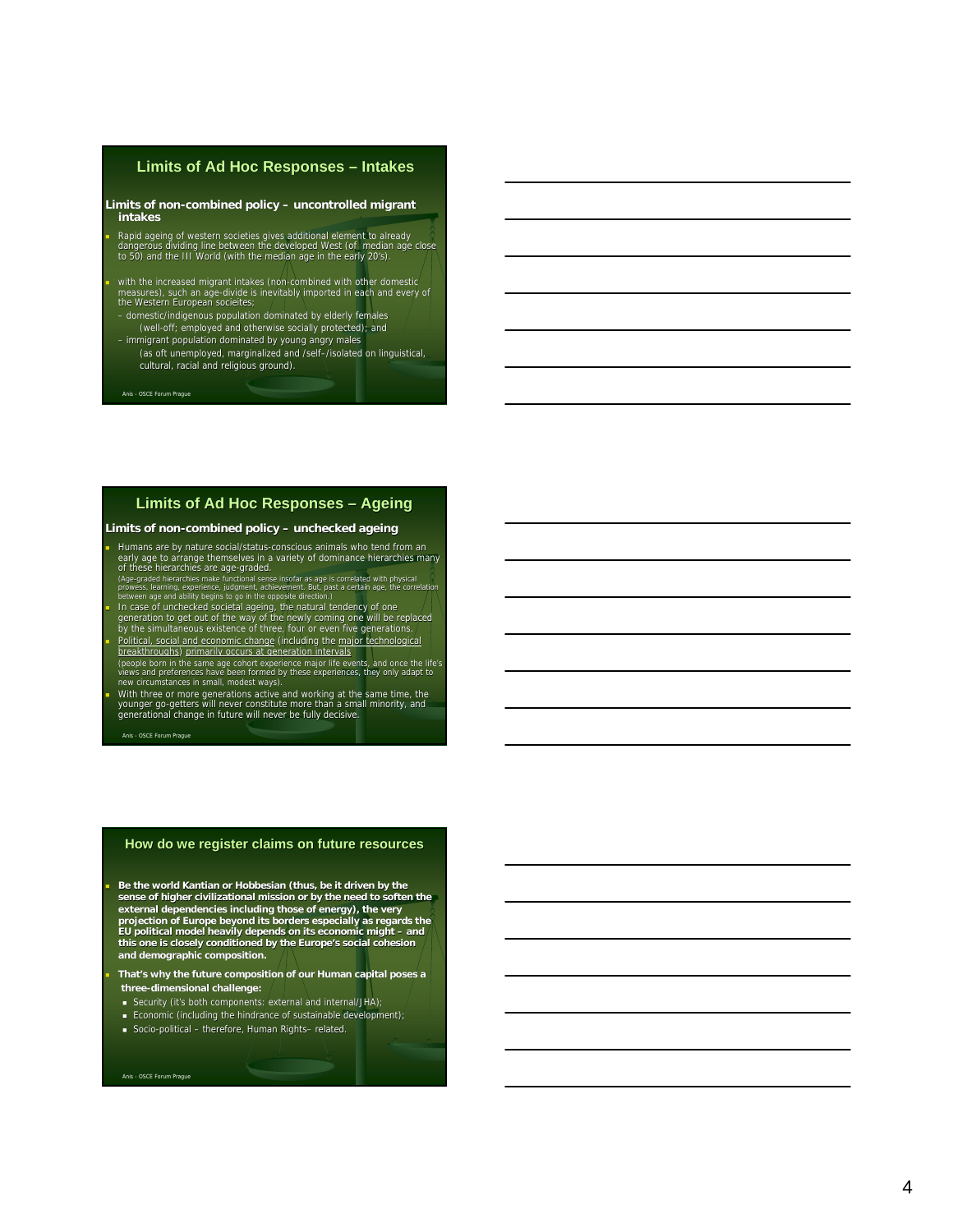# **How do we register Our Claims**

**To address the three -dimensional challenge (Security, Economic, HR) we need a coupling effort:**

- to decontaminate the expectations of Europe's electorate from anti-<br>politics of so-called ,right-wing" xenophobia-fixated parties; and
- to re-focus it on long-range policies (effective security is NOT restriction, but promotion).

**To develop the long range -policies, we need both institution and instruments, that are:**

- **Pan-European**; and
- Possibly dimensional as linking/including the Mediterranean, Asian and trans-Atlantic stake-holders.
- **Institution and Instruments comprehensive enough as to offer: Basic principles and framework for non existing (national) policies**
- **including the Early warning (i); Conflict prevention (ii) and Crisis management (iii) Capacity; Clearing House for the harmonization among and adjustment of the existing policies; as well as the Monitoring of compliance (in operationalization of policies).**
- Anis OSCE Forum Prague

# **Which FORA Shall register Our Claims**

Search for the FORA of appropriate geographic scope and adequate mandate & instruments ...

**Council of Europe – geographic scope, but no mandate & instruments;** 

**OECD – no appropriate geographic scope;**

 **EU – acquis for members, NNP (from Morocco to Russia) – everything but institutions; BOSCE** – matching the geographic scope and three-dimensional<br>mandates – baskets (since its CSCE times, the FORA has transformed<br>from a normative to an operational organization with the FO presence)

- **Senior Council/Economic Forum could be the Institutional frame provider**
- **in lieu of formation of the Special Task Force: Inter – and within FORA Standing Coordinator;**
- **Troika/Presidency – Permanent Council – Ministerial Council – to facilitate, consequently to carry on the appropriate decision for the mandate inclusion.**

Anis - OSCE Forum Prague

#### **OSCE – Towards the Concept of societal dynamism**

Three goal orientation for the OSCE Area – Economic,<br>Social & Human dimension:

**Prosperity: Support to all three sides of the knowledge triangle: research<br>(creation of knowledge); development/innovation (application of knowledge);<br>knowledge); education (dissemination of knowledge);** 

**Solidarity**: developmental solidarity of (primarily human dimension)<br>through promotion of cohesion policies. This is also about preserving and<br>developing cultural and environmental diversities;

Security: Enhancing the Human-centered safety, based on freedom, justice<br>and inclusive collective security.

Be it external or internal, <u>effective long-range security cannot be based on</u><br>restriction and denial but on promotion and inclusi<u>on</u> (active, not reactive). The very same could be told for other two dimensions: prosperity and solidarity.